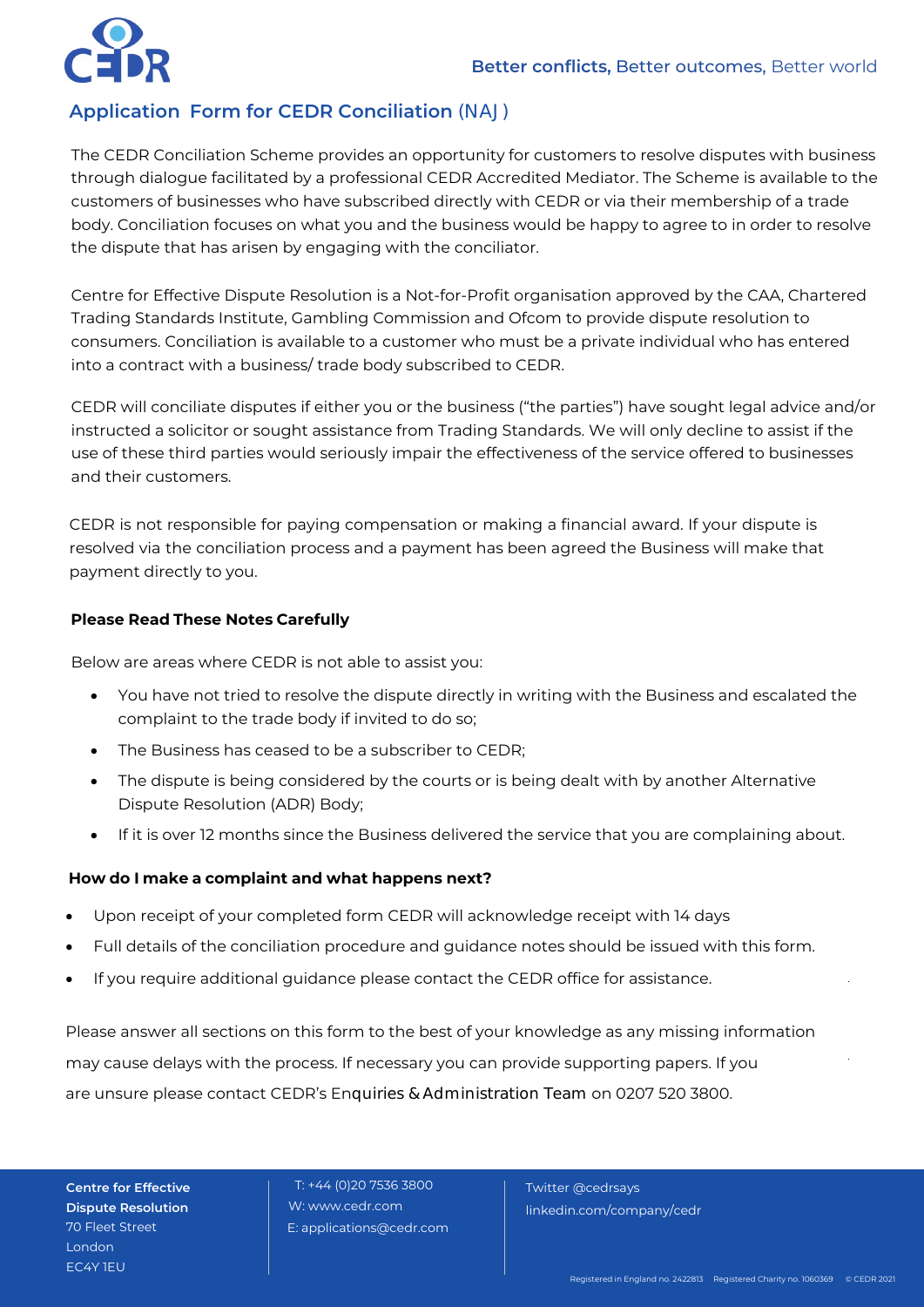

#### **Data Protection Act**

The Data Protection Act 2018 allows businesses that subscriber to CEDR to provide information and/ordocuments about you to us and the conciliator with your consent. By completing this form youare giving your consent.

#### **IMPORTANT: SAVE A COPY OF THIS PDF ON YOUR PC BEFORE COMPLETING AND UPLOADING THIS FORM. IF YOU COMPLETE THIS FORM IN YOUR BROWSER YOU WILL NOT BE ABLE TO SAVE IT AND IT WILL APPEAR BLANK WHEN UPLOADED.**

## **1. Yourdetails**

Please provide your full contact details.

Full name:

Street Address:

Town:

County:

Postcode:

Tel:

E-mail address:

### **2. Representation**

If you would like someone to participate on your behalf, please give their details below.

Full name:

Organisation:

Street Address:

Town:

County:

Postcode:

Tel:

E-mail address:

**Centre for Effective Dispute Resolution** 70 Fleet Street London EC4Y 1EU

T: +44 (0)20 7536 3800 W: www.cedr.com E:applications@cedr.com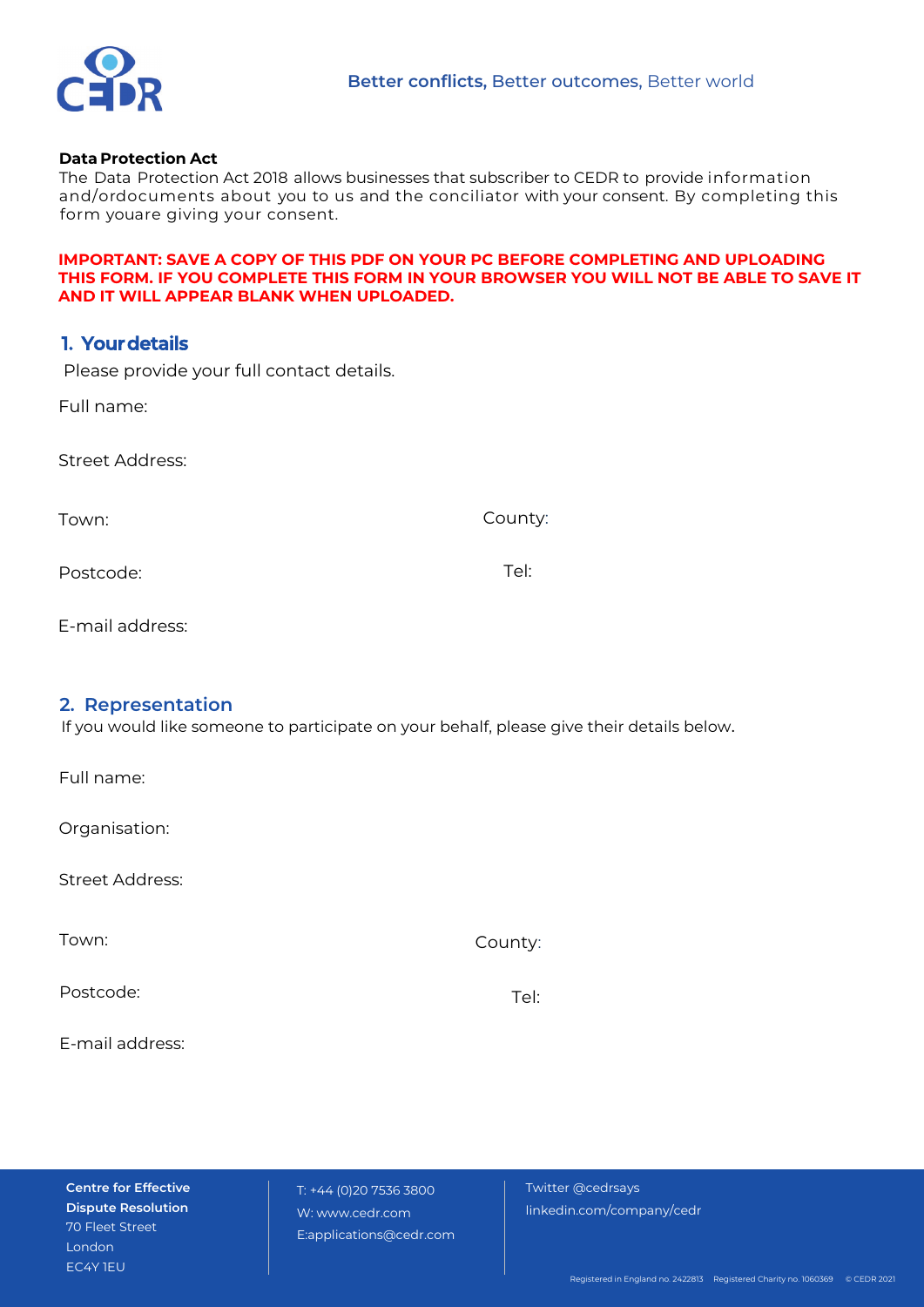

## **To be signed by the applicant named in section 1.**

I hereby give my authority for the above named person to represent me:

| Signature:  |
|-------------|
| Print name: |
| Date:       |

### **3. Business's details**

Please give the National Association of Jewellers member's business details

| Organisation details:  |         |  |
|------------------------|---------|--|
| Contact name:          |         |  |
| <b>Street Address:</b> |         |  |
| Town:                  | County: |  |
| Postcode:              | Tel:    |  |
| E-mail address:        |         |  |

## **4. Dispute details**

4.1 Please tell us what has gone wrong.

**Centre for Effective Dispute Resolution** 70 Fleet Street London EC4Y 1EU

T: +44 (0)20 7536 3800 W: www.cedr.com E:applications@cedr.com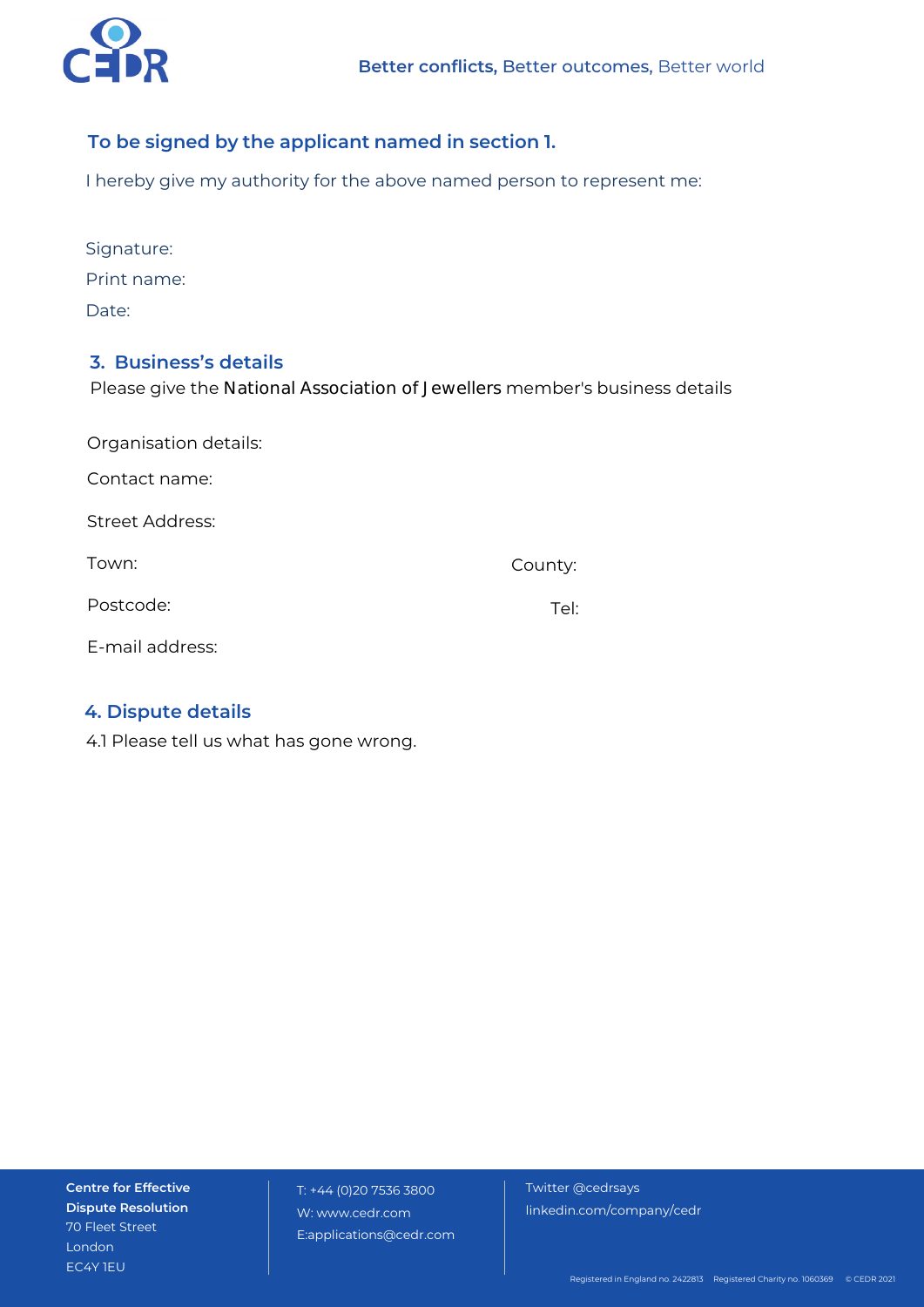

## **5. Desired Outcome**

Please detail the outcome you are seeking from the conciliation process.

**Centre for Effective Dispute Resolution** 70 Fleet Street London EC4Y 1EU

T: +44 (0)20 7536 3800 W: www.cedr.com E:applications@cedr.com